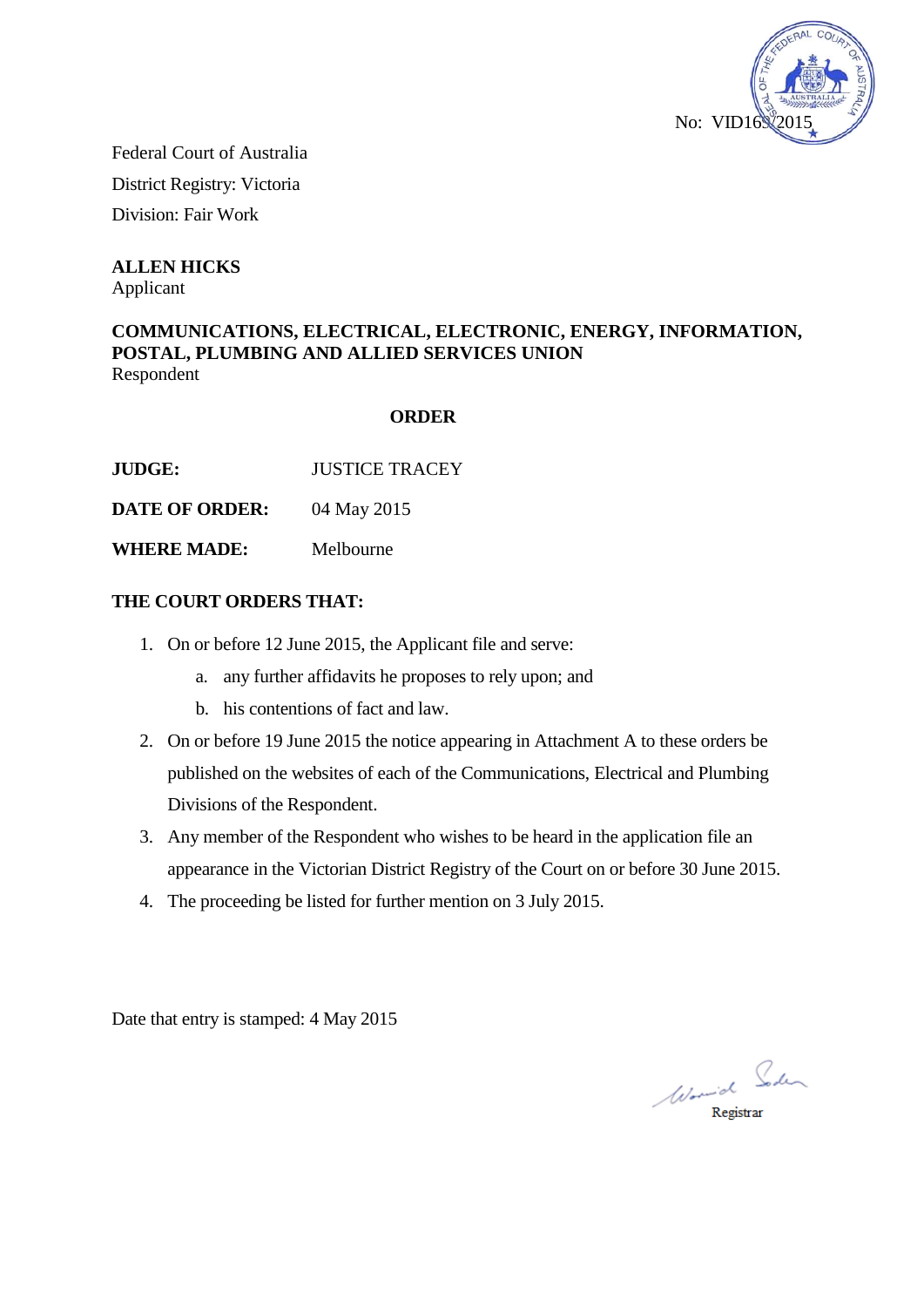

**ATTACHMENT A** 

No. VID 169 of 2015

Federal Court of Australia District Registry: Victoria Division: Fair Work

### **Allen Hicks**

Applicant

### **Communications, Electrical, Electronic, Energy, Information, Postal, Plumbing and Allied Services Union of Australia**

#### Respondent

## **ATTACHMENT TO THE ORDERS MADE BY THE FEDERAL COURT ON 4 MAY 2015**

*(The notice to be published in accordance with order 2 made 4 May 2015)* 

On 30 March 2015 Mr Allen Hicks made application to the Federal Court of Australia seeking orders that:

- *1. A order declaring, pursuant to section 163 of the Fair Work (Registered Organisations) Act 2009 (Cth) (the Act), that rule 21.4 of the Rules (the Rules) of the Communications, Electrical, Electronic, Energy, Information, Postal, Plumbing and Allied Services Union of Australia (CEPU), or the Rules as a whole, contravene section 142(1)(a) of the Act in that they are contrary to, or fail to make a provision required by the Act; namely they fail to provide for the control of committees of the organisation and its branches respectively by the members of the organisation and branches.*
- *2. A order declaring, pursuant to section 163 of the Act, that rule 21.4 of the Rules of the CEPU, or the Rules as a whole, contravene section 142(1)(c) of the Act in that they impose on members of the CEPU conditions, obligations or restrictions that, having regard to Parliament's intention in enacting the Act and the objects of the Act and the Fair Work Act 2009 (Cth), are oppressive, unreasonable or unjust.*
- *3. Any other orders that to the court seem appropriate.*

The entire application is available here [hyperlink to be inserted].

The application was supported by an affidavit of Mr Allen Hicks. That affidavit, without exhibits, is available here [hyperlink to be inserted]. A copy of the affidavit and all of its exhibits is available for inspection at the offices of Hall Payne Lawyers at ground floor, 27 Peel Street, South Brisbane, Queensland.

On 1 May 2015 the following orders were made in the application:

- *1. On or before 12 June 2015 the applicant file and serve: a. any further affidavits he proposes to rely upon; and b. his contentions of fact and law.*
- *2. On or before 19 June 2015 the notice appearing in attachment A to these orders [this notice] be published on the websites of each of the Communications, Electrical and Plumbing Divisions of the Communications, Electrical, Electronic, Energy, Information, Postal, Plumbing and Allied Services Union of Australia.*
- *3. Any member of the Communications, Electrical, Electronic, Energy, Information, Postal, Plumbing and Allied Services Union of Australia who wishes to be heard in the application*